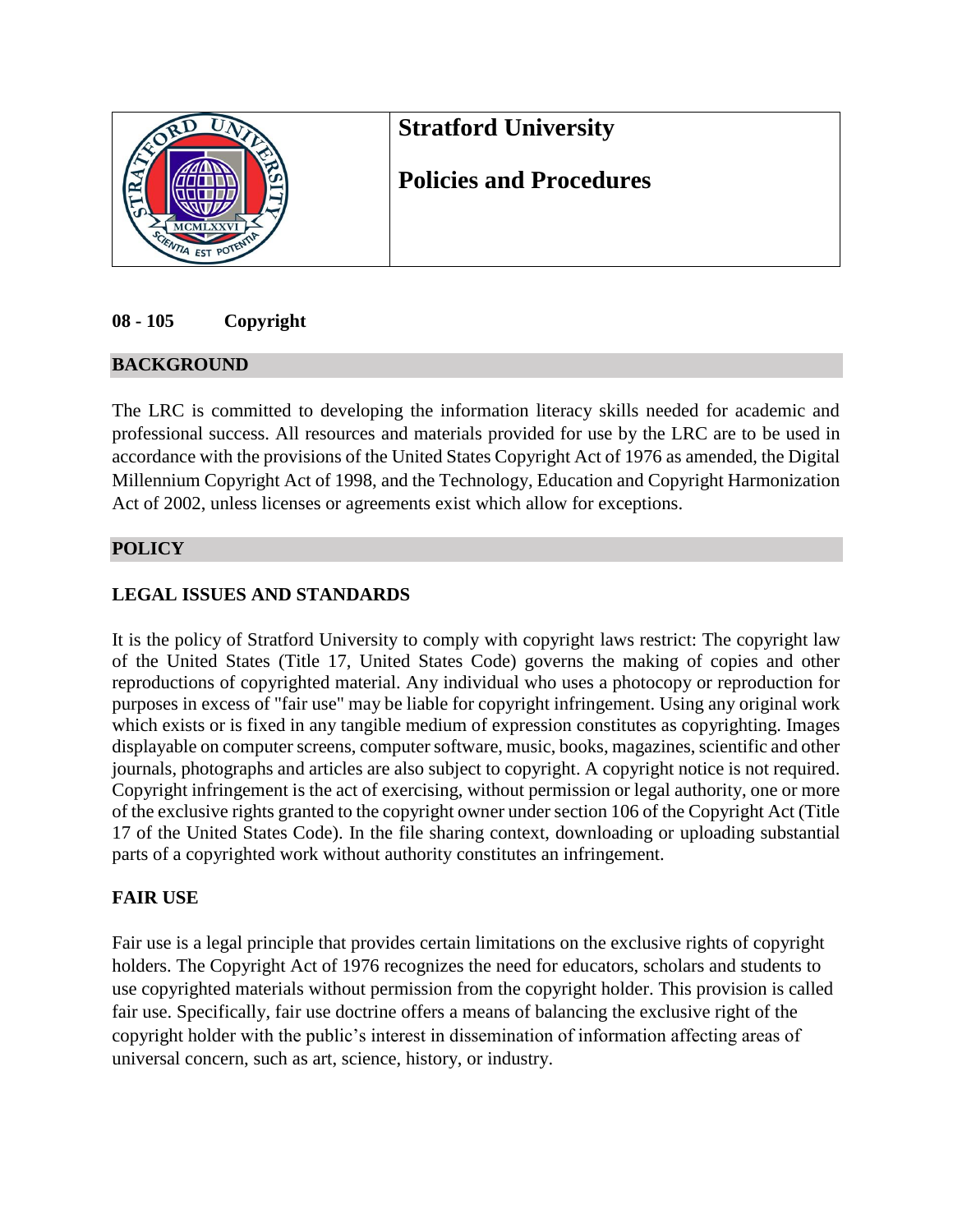The fair use provision of the Copyright Act allows reproduction and other uses of copyrighted works under certain conditions for purposes such as criticism, comment, news reports, teaching, scholarship, and/or research. The guidelines that follow provide principles for those who wish to use and/or digitize copyrighted works under fair use rather than by seeking authorization from the copyright owners for noncommercial educational purposes.

The key determiner of fair use is the amount of a selected work that is disseminated without permission from the copyright holder. In determining whether the use is within the fair use doctrine, the following four factors must be considered:

Four factors of fair use:

- The purpose and character of the use, including whether such use is of a commercial nature or is for nonprofit educational purposes
- The nature of the copyrighted work
- The amount and substantiality of the portion used in relation to the copyright work as a whole

• The effect of the use upon the potential market for or value of the copyrighted work Essentially, fair use is allowed as long as the use does not affect the economic viability of the materials. Economic viability is affected if the use in question captures the "essence" of the copyrighted work. Stratford University is a for-profit institution and must weigh the four factors of fair use while keeping its commercial aspect in mind. When in doubt legal advice shall be sought.

# **PUBLIC DOMAIN AND COPYRIGHTED WORKS**

Works in the public domain may be used freely by anyone, for any purpose, without copyright permission from anyone - because no one owns exclusive rights in these works.

Before distributing or showing any copyrighted works, copyright law will be checked to ensure compliance with copyright standards.

# **WHEN WORKS PASS INTO THE PUBLIC DOMAIN**

| Date of Work                 | <b>Protection in Effect from</b>                          | Term                                                                                                                                      |
|------------------------------|-----------------------------------------------------------|-------------------------------------------------------------------------------------------------------------------------------------------|
| Created 1-1-78 or after      | When work is fixed in<br>tangible medium of<br>expression | Life $+70$ years (or if work of corporate<br>authorship, 95 years from publication, or<br>120 years from creation, whichever is<br>first) |
| Published 1922 or<br>earlier | Now in public domain                                      | None                                                                                                                                      |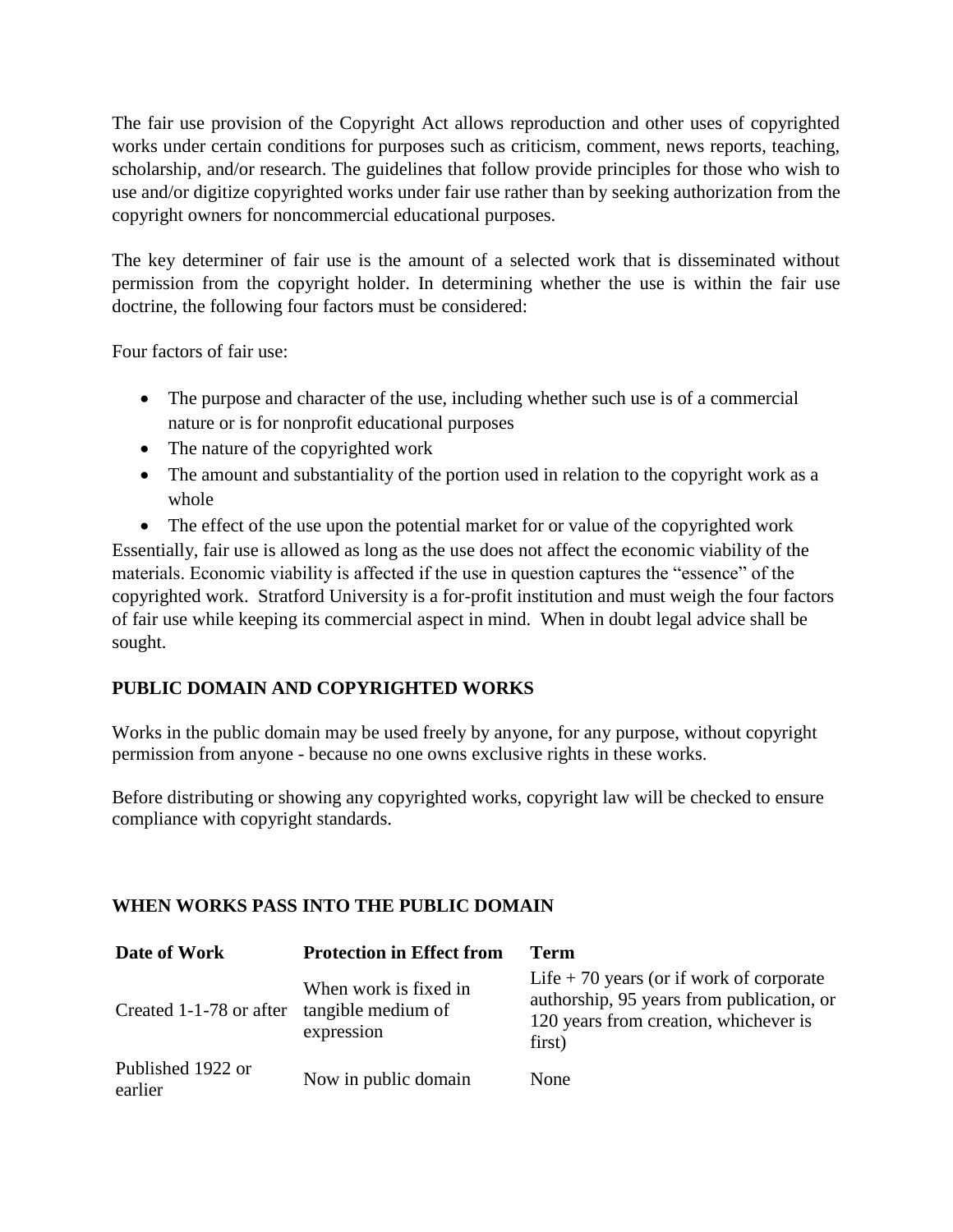| Published between<br>1923-1963                                        | When published with notice                                                                | $28$ years + could be renewed for 67<br>years; if not so renewed, now in public<br>domain |
|-----------------------------------------------------------------------|-------------------------------------------------------------------------------------------|-------------------------------------------------------------------------------------------|
| published 1964-1977                                                   | When published with notice                                                                | 28 years for first term; now automatic<br>extension of 67 years for second term           |
| Created before 1-1-78<br>but not published                            | 1-1-78, the effective date of<br>the 1976 Act which<br>eliminated common law<br>copyright | Life + 70 years or 12-31-2002,<br>whichever is greater                                    |
| Created before 1-1-78<br>but published between<br>then and 12-31-2002 | 1-1-78, the effective date of<br>the 1976 Act which<br>eliminated common law<br>copyright | Life + 70 years or 12-31-2047,<br>whichever is greater                                    |

*Adapted, on the basis of 1998 amendments to 1976 copyright law, from Libraries and Copyright: A Guide to Copyright Law in the 1990s, Laura N. Gasaway and Sarah K. Wiant (Washington, D.C.: Special Libraries Association, © 1994).*

### **Civil and Criminal Penalties for Violations of Federal Copyright Laws**

The unauthorized distribution of copyrighted material, including unauthorized peer-to-peer file sharing, may subject you civil and criminal liabilities. Penalties for infringement include civil and criminal penalties. In general, anyone found liable for civil copyright infringement may be ordered to pay either actual damages or "statutory" damages affixed at not less than \$750 and not more than \$30,000 per work infringed. For "willful" infringement, a court may award up to \$150,000 per work infringed. A court can, in its discretion, also assess costs and attorneys' fees.

Willful copyright infringement also can result in criminal penalties, including imprisonment of up to five years and fines of up to \$250,000 per offense. For more information, please see www.copyright.govand [www.copyright.gov/help/faq](http://www.copyright.gov/help/faq)

#### **University Violation for Misuse/Copyright Infringement**

A violation of copyright law also constitutes a violation of University policy, and can result in suspension of user accounts and referral to the appropriate divisional authority for disciplinary action. In order to comply with Stratford University policy and with federal laws and regulations Stratford University employs technology-based deterrents including: (i) packet shaping; (ii)automated intrusion prevention; (iii)network segmentation; (iv) firewalls; and (v) registration of devices to limit the ability of illegal peer to peer network function on campus. In addition, Stratford University educates the Stratford University community regarding copyright laws and internal policies via various web-based educational materials.

Stratford University disseminates information on legal alternatives via the listing on this policy page.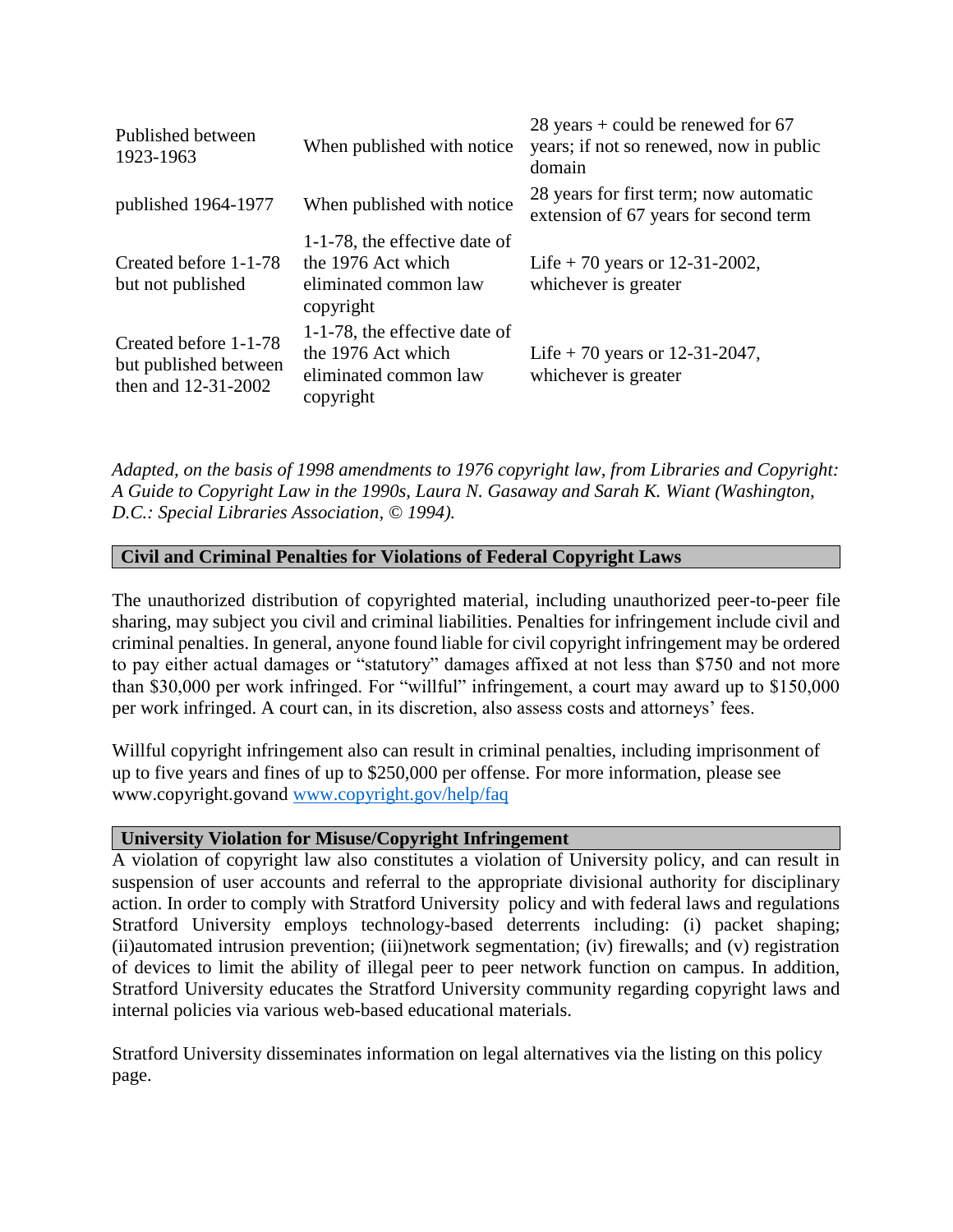#### **PROCEDURES**

## **ASSESSMENT**

The Campus Librarians will assess the effectiveness of the copyright policy through:

- Discussion on the bi-weekly teleconference
- Periodic review of U.S. Copyright Law as applied to print, electronic and new formats of information and other resources.

## **AUTHORITY**

This policy may be supplemented, altered, added to or changed by the Stratford Librarian's Committee using the process set forth in the *Stratford University Institutional Policy Review Process.*

#### **REVIEW SCHEDULE**

This policy will be reviewed at minimum, on an annual basis or as necessary

**Preparer**: Stephen Toppin &Arthur McKinney

#### **Revision History**

| <b>Date</b> | <b>Summary of Revision</b>                                   | <b>Approved by</b> |
|-------------|--------------------------------------------------------------|--------------------|
| 2/26/2016   | Formulation of new policy.                                   | <b>Stratford</b>   |
|             |                                                              | Librarians'        |
|             |                                                              | Committee          |
| 4/18/2017   | Content of the previous Copyright Policy adapted to fit      |                    |
|             | current document format. - Laura De Leon                     |                    |
| 1/2/2018    | Added to APM                                                 |                    |
| 11/9/2018   | Content of the previous Copyright Policy revised to meet the |                    |
|             | DOE requirements and standards of Copyright regulations      |                    |
|             |                                                              |                    |
|             | Approved and Added to the APM- Preparer Stephen Toppin       |                    |